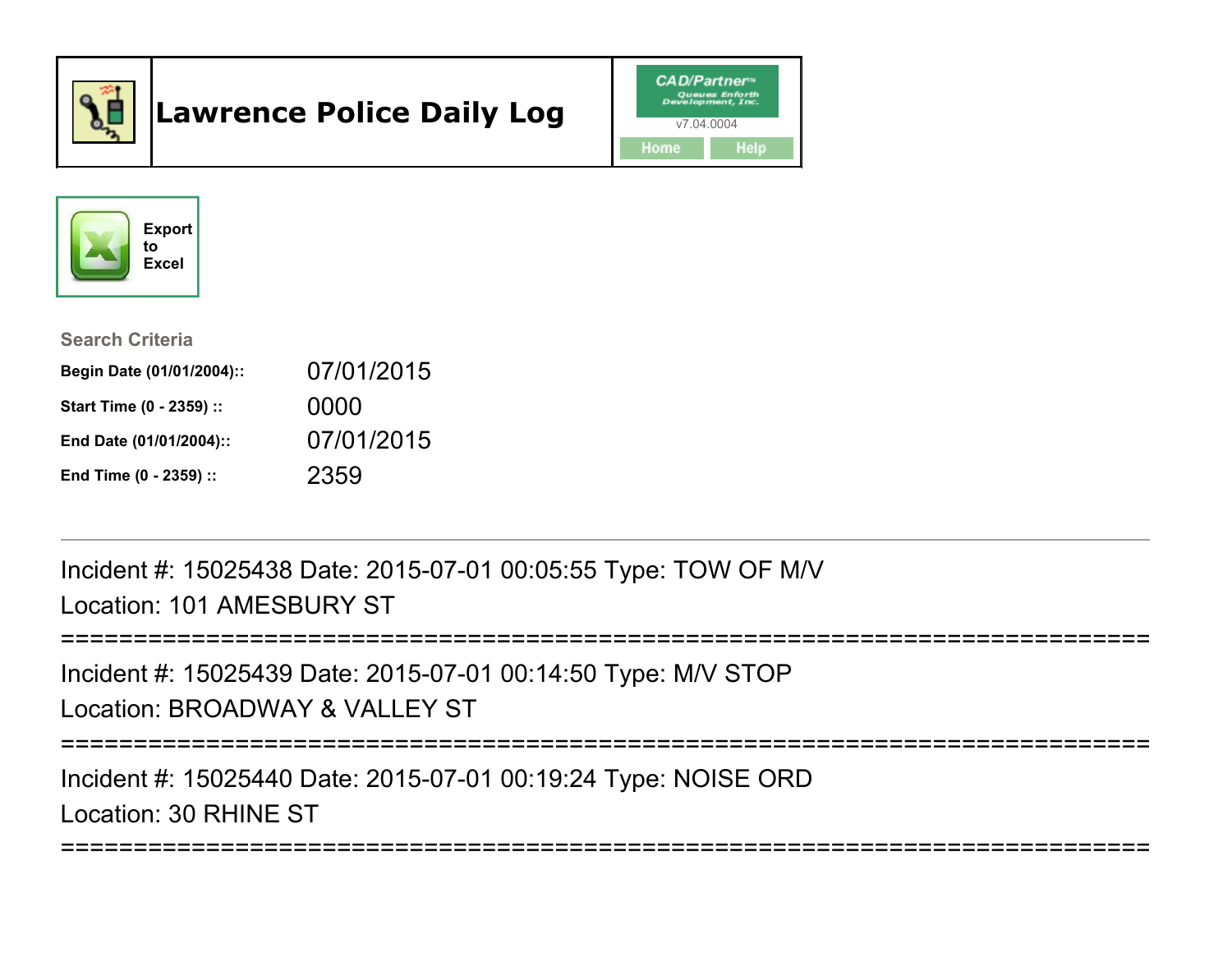Incident #: 15025442 Date: 2015-07-01 00:32:38 Type: ALARM/BURGLocation: LA MARCHE SUPERMARKET / 334 LAWRENCE ST

===========================================================================Incident #: 15025441 Date: 2015-07-01 00:32:46 Type: M/V STOPLocation: COMMON ST & FRANKLIN ST ===========================================================================Incident #: 15025443 Date: 2015-07-01 01:16:31 Type: CK WELL BEINGLocation: ST PATRICK'S PARISH / 118 S BROADWAY===========================================================================Incident #: 15025444 Date: 2015-07-01 01:20:15 Type: EXTRA SURVEILLocation: ALDER ST & JUNIPER ST===========================================================================Incident #: 15025445 Date: 2015-07-01 01:49:33 Type: M/V STOPLocation: ANDOVER ST & BROOKFIELD ST===========================================================================Incident #: 15025446 Date: 2015-07-01 02:05:58 Type: FIGHTLocation: BREEN SCHOOL / 114 OSGOOD ST===========================================================================Incident #: 15025447 Date: 2015-07-01 02:11:29 Type: SUS PERS/MVLocation: 8 BOXFORD ST===========================================================================Incident #: 15025448 Date: 2015-07-01 02:25:32 Type: M/V STOPLocation: ANDOVER ST & FURBER ST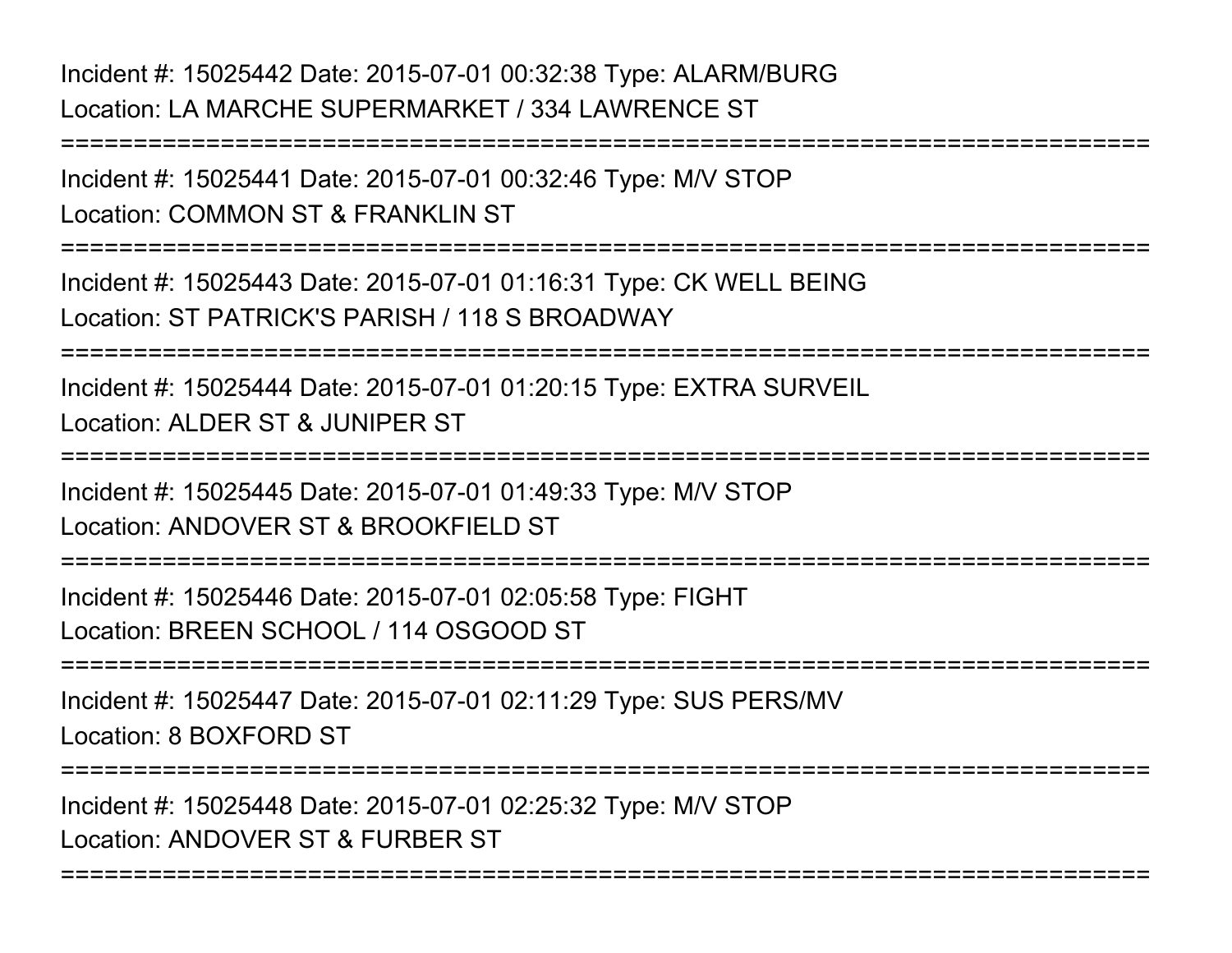Location: 43 PARK ST

===========================================================================Incident #: 15025450 Date: 2015-07-01 05:40:50 Type: ASSIST FIRELocation: 22 BALLARD RD===========================================================================Incident #: 15025451 Date: 2015-07-01 06:59:46 Type: TRANSPORTLocation: 90 LOWELL ST ===========================================================================Incident #: 15025452 Date: 2015-07-01 07:16:58 Type: CLOSE STREETLocation: BERKELEY ST================= Incident #: 15025453 Date: 2015-07-01 07:18:16 Type: STOL/MV/PASLocation: 140 BOWDOIN ST===========================================================================Incident #: 15025454 Date: 2015-07-01 07:35:03 Type: TRANSPORTLocation: 90 LOWELL ST===========================================================================Incident #: 15025455 Date: 2015-07-01 07:40:41 Type: ALARMSLocation: 198 GARDEN ST===========================================================================Incident #: 15025456 Date: 2015-07-01 07:55:59 Type: TOW OF M/VLocation: 682VC1 / BERKELEY ST & PARK ST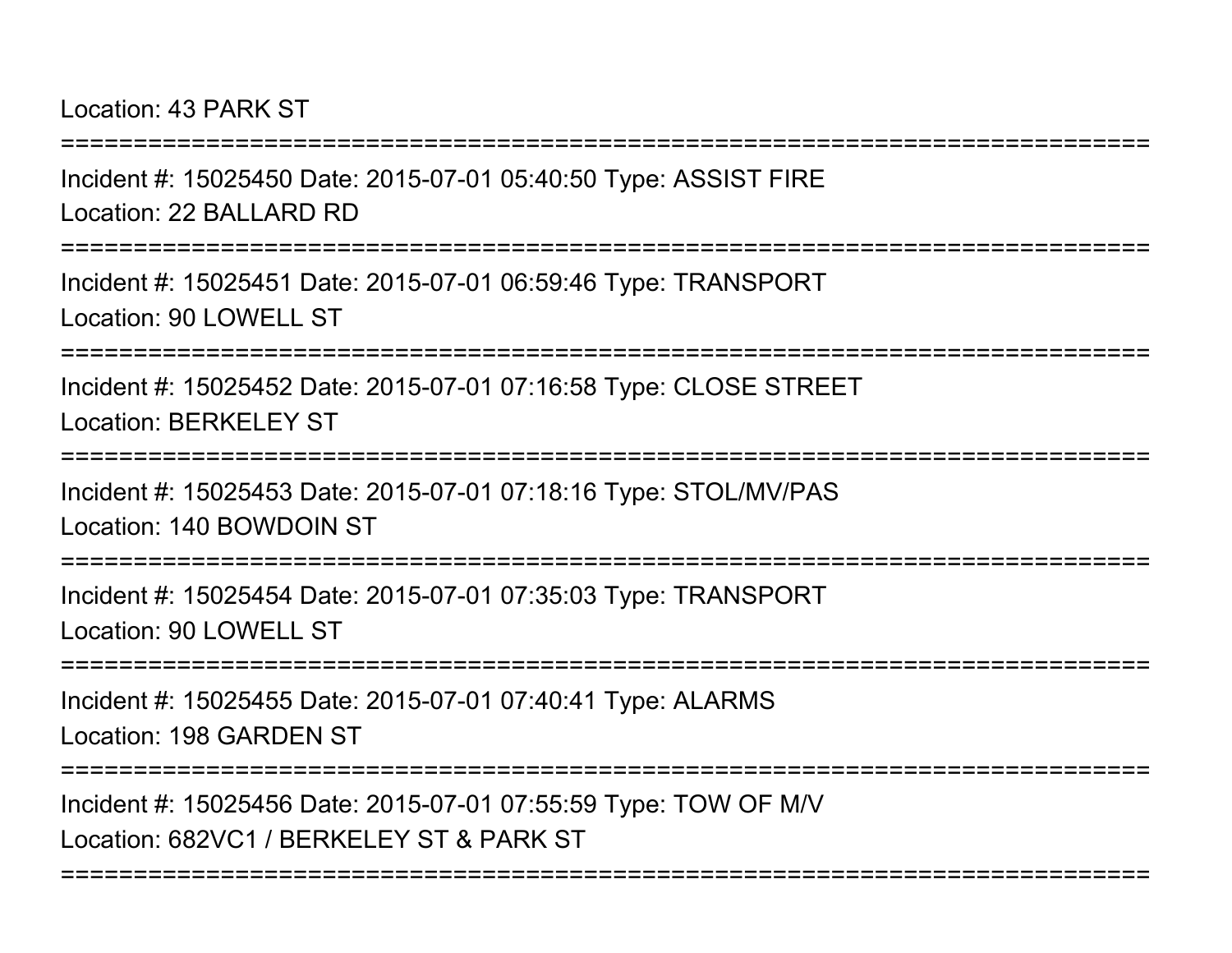Location: GOOD SHEPARD / 412 HAMPSHIRE ST

===========================================================================Incident #: 15025458 Date: 2015-07-01 09:19:26 Type: M/V STOPLocation: 429 WINTHROP AV===========================================================================Incident #: 15025459 Date: 2015-07-01 09:22:11 Type: DRUG VIOLocation: MCFARLIN CT & WATER ST===========================================================================Incident #: 15025460 Date: 2015-07-01 09:29:52 Type: SUS PERS/MVLocation: BEACON ===========================================================================Incident #: 15025461 Date: 2015-07-01 09:39:49 Type: 209A/SERVELocation: 148 PROSPECT ST===========================================================================Incident #: 15025462 Date: 2015-07-01 09:48:20 Type: THREATSLocation: 2 APPL FTON ST ===========================================================================Incident #: 15025463 Date: 2015-07-01 10:09:59 Type: 209A/SERVELocation: 36 BOWDOIN ST===========================================================================Incident #: 15025464 Date: 2015-07-01 10:17:19 Type: SUS PERS/MVLocation: MELROSE ST & WATER ST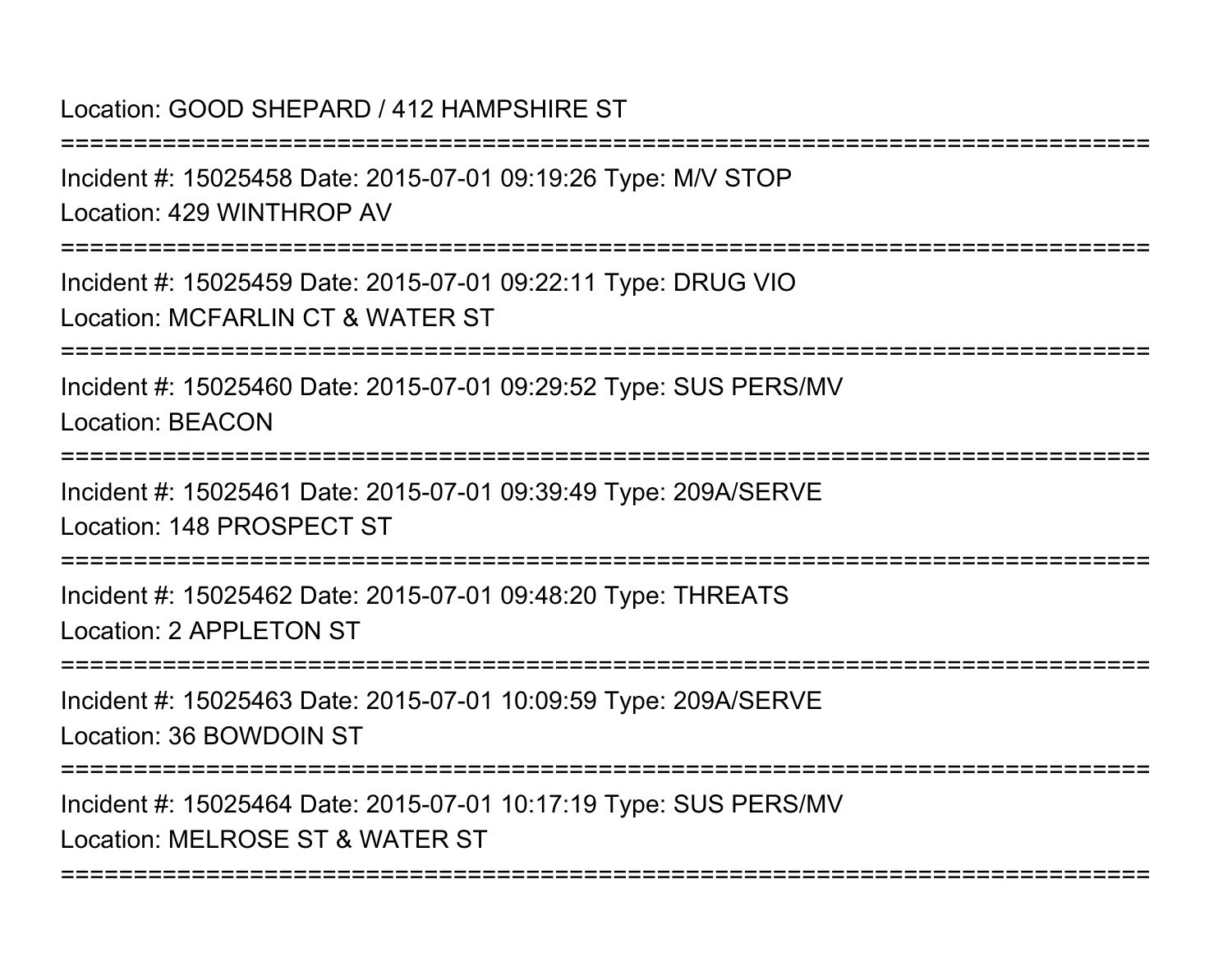#### Location: 2 APPL FTON ST

Incident #: 15025466 Date: 2015-07-01 10:21:17 Type: WARRANT SERVELocation: 1 THORNTON ST

===========================================================================

===========================================================================

Incident #: 15025467 Date: 2015-07-01 10:36:44 Type: RECOV/STOL/MVLocation: 89 GROTON ST

===========================================================================

Incident #: 15025468 Date: 2015-07-01 10:42:24 Type: ALARM/BURGLocation: ADDISON ON PARK / 100 HAWTHORNE WAY

===========================================================================

Incident #: 15025469 Date: 2015-07-01 10:44:40 Type: CONFIS PROPLocation: 6 BERKELEY ST

===========================================================================

Incident #: 15025470 Date: 2015-07-01 10:55:57 Type: WARRANT SERVELocation: 3 WOODLAND ST #10

===========================================================================

Incident #: 15025472 Date: 2015-07-01 10:58:02 Type: MAL DAMAGELocation: 126 CROSS ST

===========================================================================

===========================================================================

Incident #: 15025471 Date: 2015-07-01 10:58:40 Type: INVEST CONTLocation: 115 SPRUCE ST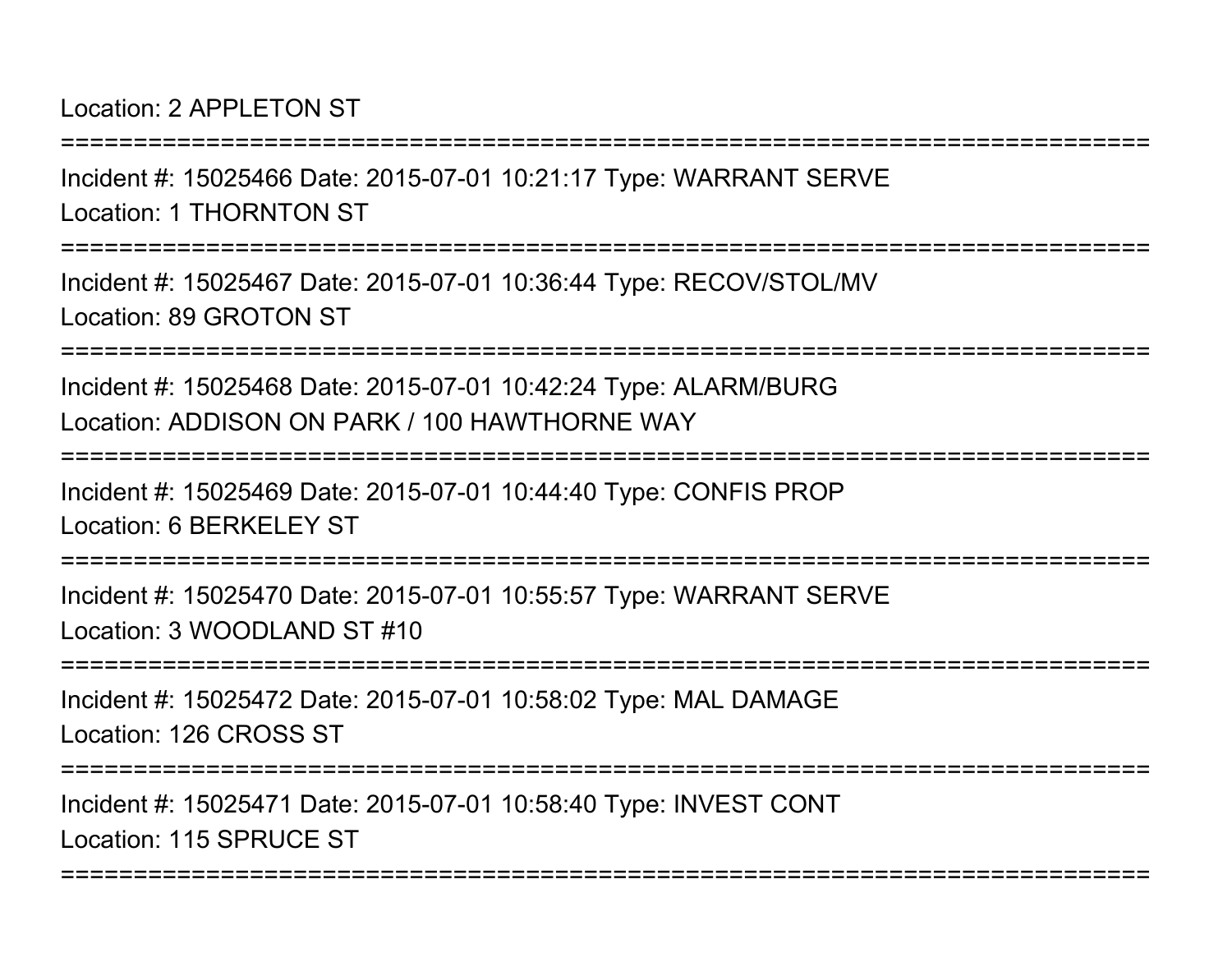Location: 2 MAURICE AV

===========================================================================Incident #: 15025474 Date: 2015-07-01 11:08:25 Type: DRUG VIOLocation: 14 ARLITT CT===========================================================================Incident #: 15025475 Date: 2015-07-01 11:26:16 Type: DRUG VIOLocation: BODWELL ST & MELROSE ST===========================================================================Incident #: 15025476 Date: 2015-07-01 11:27:10 Type: HIT & RUN M/VLocation: MERRIMACK ST & PARKER ST===========================================================================Incident #: 15025477 Date: 2015-07-01 11:28:37 Type: M/V STOPLocation: AMESBURY ST & CANAL ST===========================================================================Incident #: 15025478 Date: 2015-07-01 11:33:41 Type: LIC PLATE STOLocation: 98 PARK ST===========================================================================Incident #: 15025479 Date: 2015-07-01 11:57:30 Type: DRUG VIOLocation: CYPRESS AV & ESSEX ST===========================================================================Incident #: 15025480 Date: 2015-07-01 11:58:09 Type: UNWANTEDGUESTLocation: WENDY'S / 99 WINTHROP AV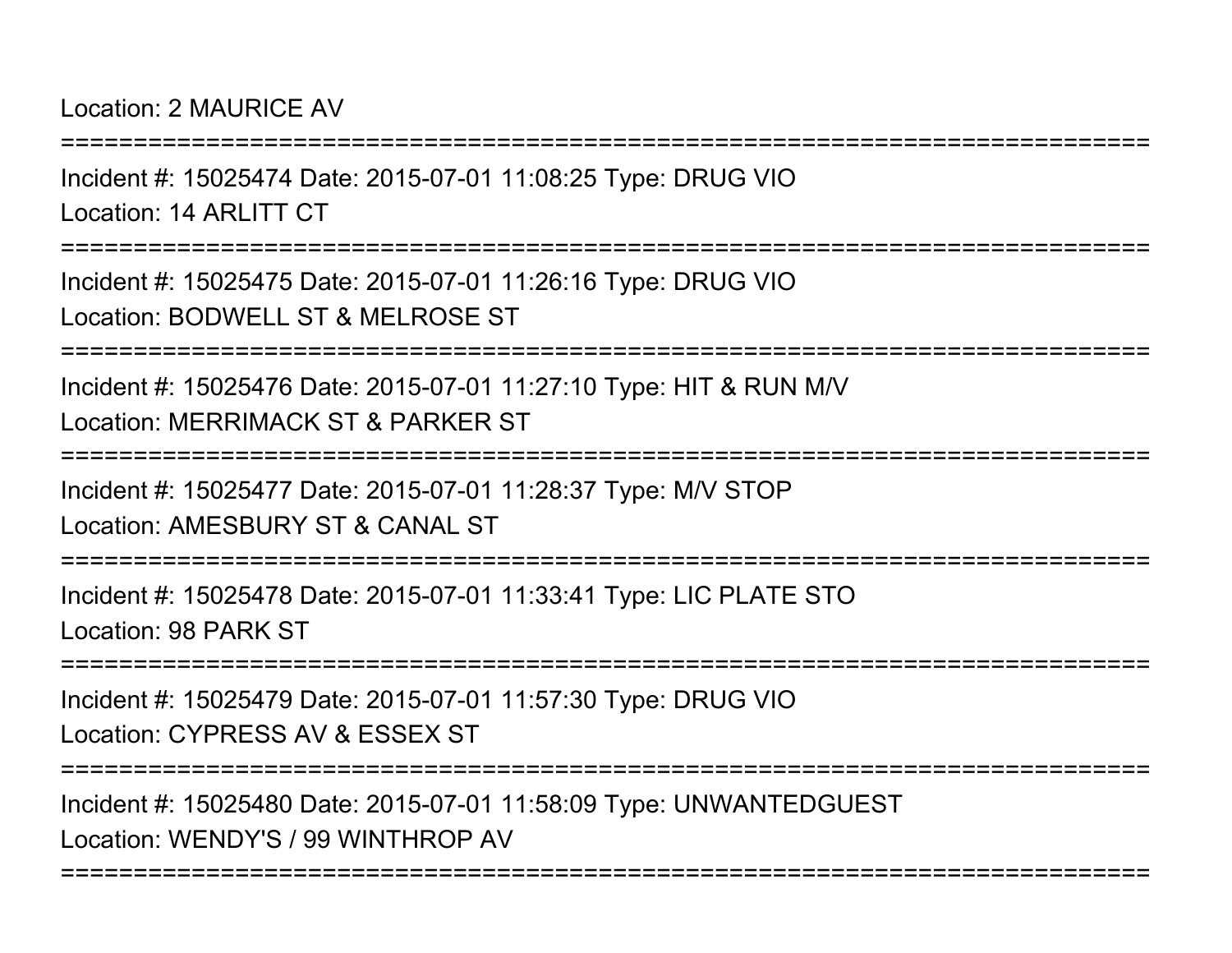===========================================================================Incident #: 15025481 Date: 2015-07-01 12:00:28 Type: 209A/SERVELocation: 322 AMES ST===========================================================================Incident #: 15025483 Date: 2015-07-01 12:06:10 Type: DRUG VIOLocation: BROADWAY & ESSEX ST===========================================================================Incident #: 15025484 Date: 2015-07-01 12:17:06 Type: 209A/SERVELocation: 52 MYRTLE ST #1 ===========================================================================Incident #: 15025485 Date: 2015-07-01 12:27:41 Type: AUTO ACC/UNK PILocation: MARKET ST & S UNION ST===========================================================================Incident #: 15025486 Date: 2015-07-01 12:32:30 Type: 209A/SERVELocation: 189 ARLINGTON ST FL 3===========================================================================Incident #: 15025487 Date: 2015-07-01 12:41:34 Type: DRUG VIOLocation: 7 S BROADWAY===========================================================================Incident #: 15025488 Date: 2015-07-01 12:48:45 Type: COURT DOC SERVE

===========================================================================

Location: 113 GARDEN ST FL 2ND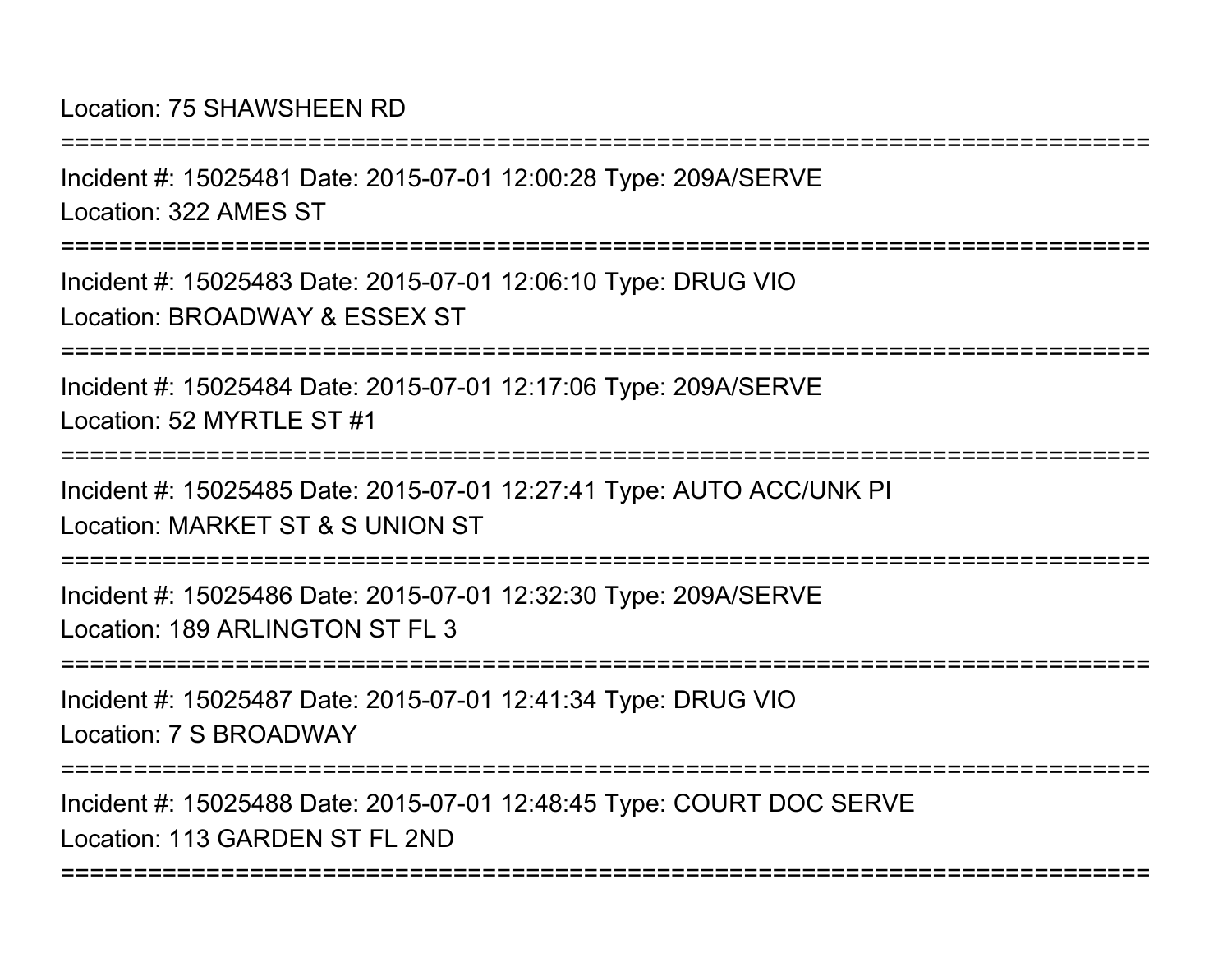### Location: MERRIMACK MOTORS / 11 MERRIMACK ST

Incident #: 15025490 Date: 2015-07-01 12:53:54 Type: GUN CALLLocation: BROADWAY & ESSEX ST

===========================================================================

===========================================================================

Incident #: 15025491 Date: 2015-07-01 13:09:21 Type: SUS PERS/MVLocation: BROADWAY & TREMONT ST

===========================================================================

Incident #: 15025492 Date: 2015-07-01 13:12:21 Type: DISTURBANCELocation: LAWRENCE GENERAL HOSPITAL / 1 GENERAL ST

===========================================================================

Incident #: 15025493 Date: 2015-07-01 13:13:41 Type: DISTURBANCELocation: 278 BROADWAY #5

===========================================================================

Incident #: 15025494 Date: 2015-07-01 13:23:36 Type: TOW OF M/VLocation: CUMBERLAND FARM / 320 S BROADWAY

===========================================================================

Incident #: 15025495 Date: 2015-07-01 13:23:59 Type: SUS PERS/MVLocation: 12 RESERVOIR ST

===========================================================================

===========================================================================

Incident #: 15025496 Date: 2015-07-01 13:27:25 Type: DRUG VIOLocation: 140 WATER ST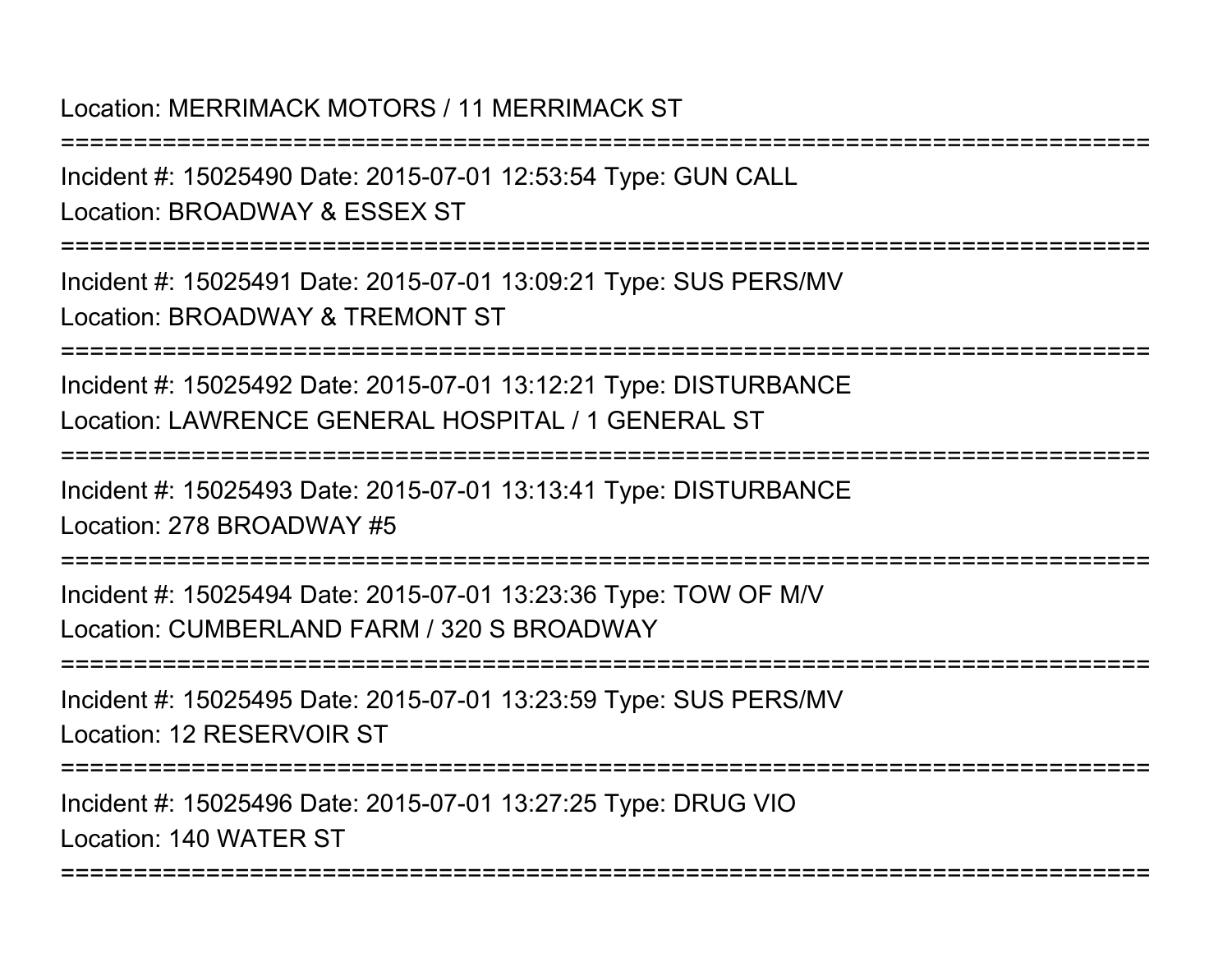Location: 45 OAKWOOD AV

===========================================================================Incident #: 15025497 Date: 2015-07-01 13:40:00 Type: M/V STOPLocation: CANAL ST & MARSTON ST===========================================================================Incident #: 15025499 Date: 2015-07-01 13:44:49 Type: M/V STOPLocation: HAVERHILL ST & WEST ST ===========================================================================Incident #: 15025500 Date: 2015-07-01 13:46:22 Type: B&E/MV/PASTLocation: 37 CENTRE ST================= Incident #: 15025501 Date: 2015-07-01 14:04:50 Type: DRUG VIOLocation: 140 WATER ST===========================================================================

Incident #: 15025502 Date: 2015-07-01 14:07:10 Type: KEEP PEACELocation: 9 PROSPECT CT

===========================================================================

Incident #: 15025503 Date: 2015-07-01 14:15:13 Type: 209A/SERVELocation: 71 CRESCENT ST

===========================================================================

===========================================================================

Incident #: 15025504 Date: 2015-07-01 14:23:30 Type: SUS PERS/MVLocation: 12 CRESCENT ST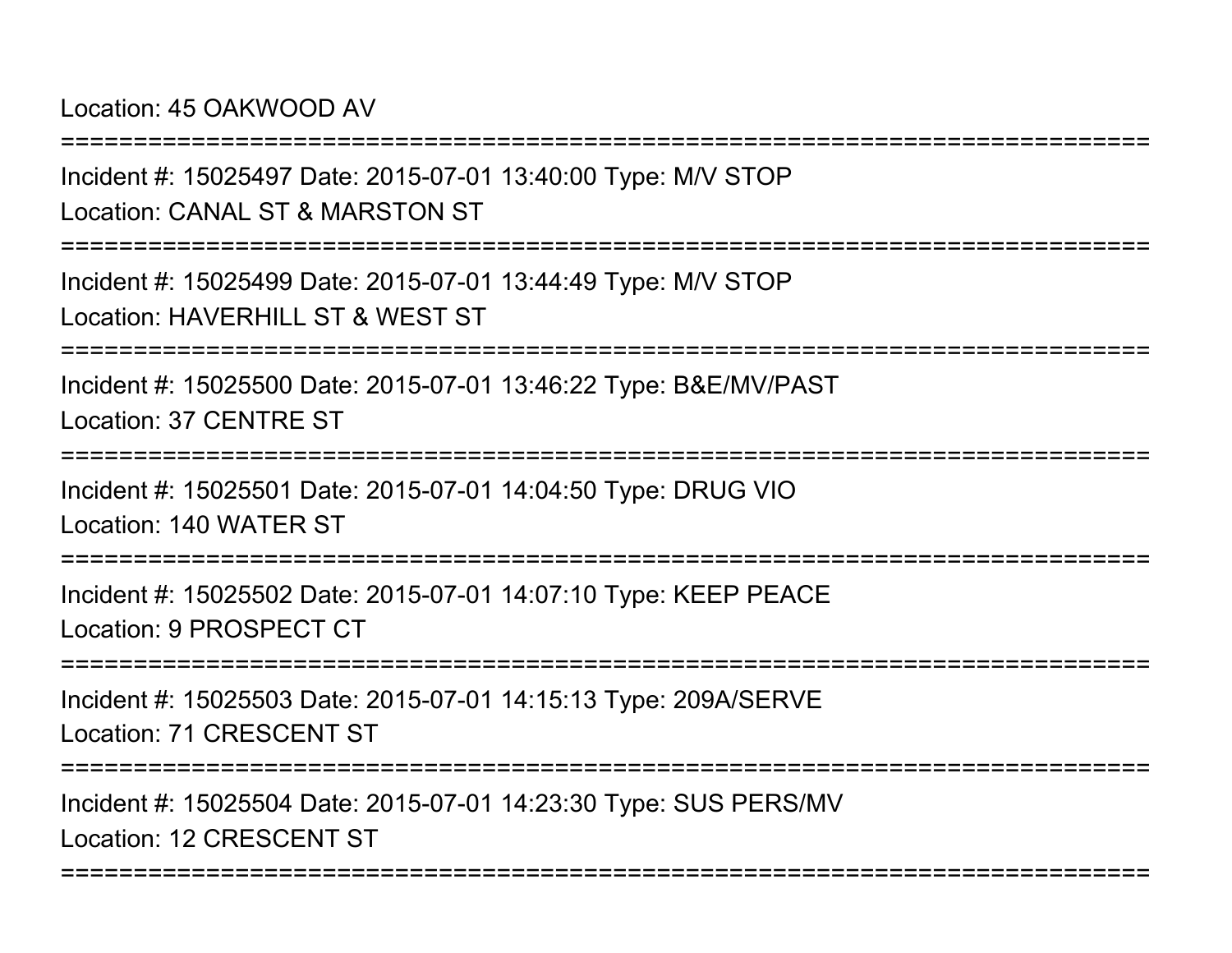### Location: 36 MELROSE ST

===========================================================================

Incident #: 15025506 Date: 2015-07-01 14:40:24 Type: 209A/SERVELocation: 83 F HAVERHILL ST

===========================================================================

Incident #: 15025507 Date: 2015-07-01 14:50:54 Type: INVESTIGATIONLocation: 2 APPL FTON ST

===========================================================================

Incident #: 15025508 Date: 2015-07-01 14:55:39 Type: DOMESTIC/PASTLocation: HEWITTS PACKAGE STORE, INCORP / 109 LAWRENCE ST

===========================================================================

Incident #: 15025509 Date: 2015-07-01 15:03:35 Type: SHOPLIFTINGLocation: 266 BROADWAY

===========================================================================

Incident #: 15025510 Date: 2015-07-01 15:19:21 Type: 209A/SERVELocation: 69 NEWBURY ST

===========================================================================

Incident #: 15025511 Date: 2015-07-01 15:24:12 Type: LARCENY/PASTLocation: 79 BAILEY ST

===========================================================================

===========================================================================

Incident #: 15025512 Date: 2015-07-01 15:34:37 Type: TOW OF M/VLocation: 36 CANTON ST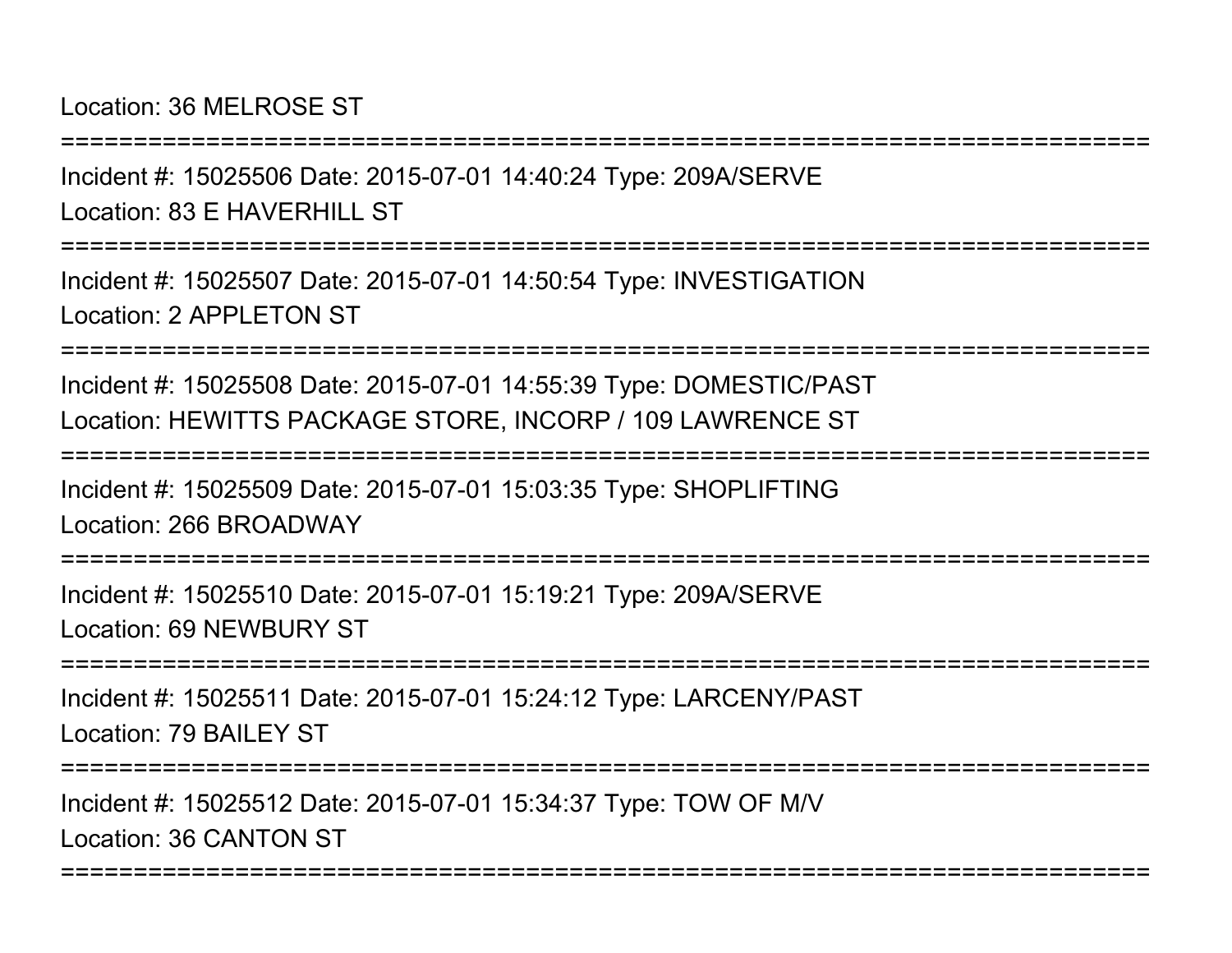#### Location: 14 TYLER ST

===========================================================================Incident #: 15025514 Date: 2015-07-01 15:54:29 Type: 209A/VIOLATIONLocation: 143 WEST ST===========================================================================Incident #: 15025515 Date: 2015-07-01 16:02:26 Type: M/V STOPLocation: 264 S BROADWAY===========================================================================Incident #: 15025516 Date: 2015-07-01 16:03:55 Type: M/V STOPLocation: MARGIN ST & MELVIN ST===========================================================================Incident #: 15025517 Date: 2015-07-01 16:06:48 Type: DRUG VIO

Location: 72 FOSTER ST

===========================================================================

Incident #: 15025518 Date: 2015-07-01 16:10:26 Type: 209A/SERVELocation: 78 DORCHESTER ST

===========================================================================

Incident #: 15025519 Date: 2015-07-01 16:12:58 Type: M/V STOPLocation: 440 ESSEX ST

===========================================================================

===========================================================================

Incident #: 15025520 Date: 2015-07-01 16:20:58 Type: DISTURBANCELocation: 204 S UNION ST #3L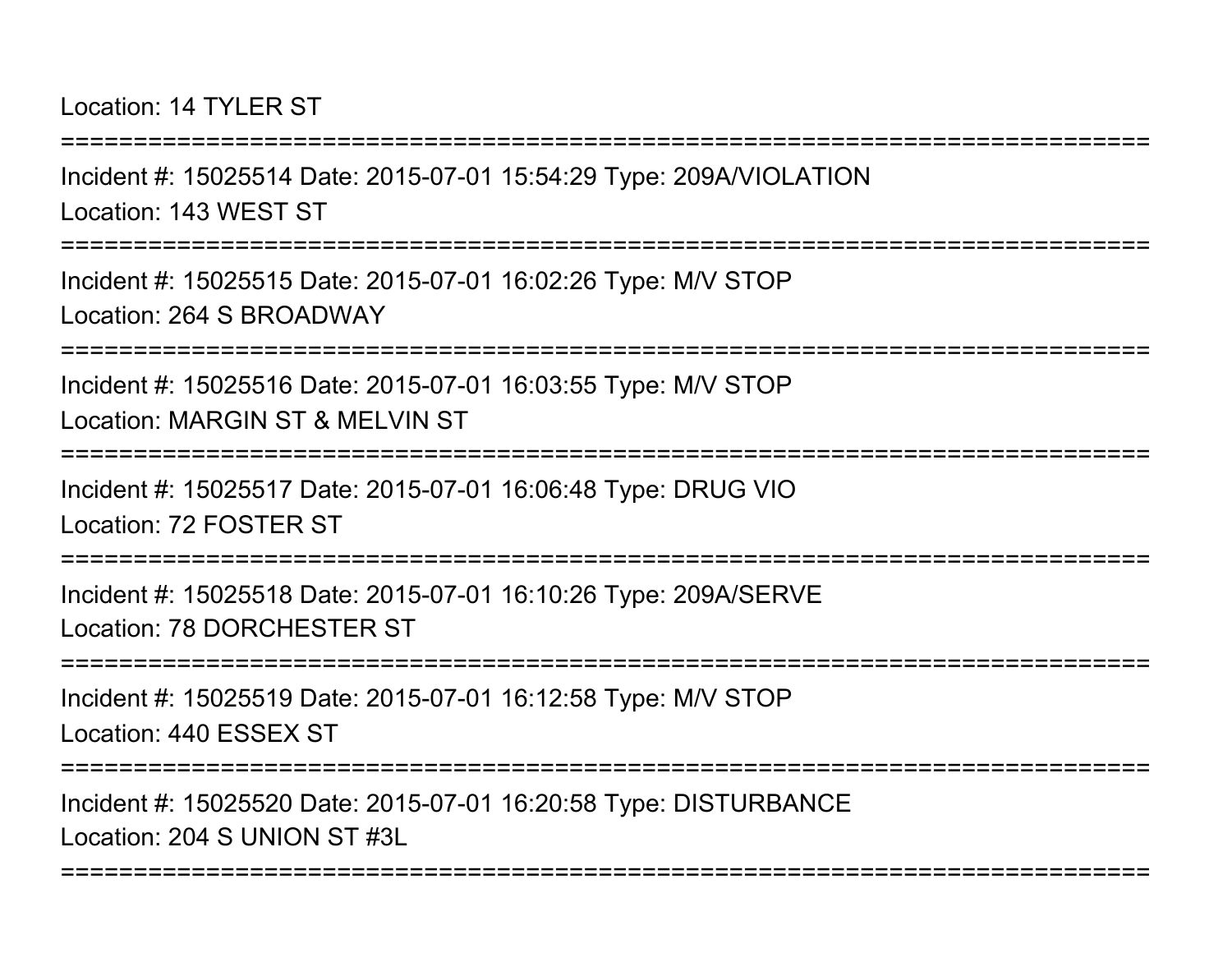#### Location: BROADWAY & GREEN ST

Incident #: 15025521 Date: 2015-07-01 16:27:02 Type: M/V STOPLocation: BROADWAY & ESSEX ST

===========================================================================

===========================================================================

Incident #: 15025523 Date: 2015-07-01 16:35:21 Type: DISTURBANCELocation: 303 PROSPECT ST

===========================================================================

Incident #: 15025524 Date: 2015-07-01 16:48:16 Type: MV/BLOCKINGLocation: 212 HIGH ST

===========================================================================

Incident #: 15025525 Date: 2015-07-01 16:57:10 Type: UNKNOWN PROBLocation: 16 HOBSON ST

===========================================================================

Incident #: 15025526 Date: 2015-07-01 17:23:40 Type: MAL DAMAGELocation: 116 SARATOGA ST

===========================================================================

Incident #: 15025527 Date: 2015-07-01 17:38:51 Type: SUS PERS/MVLocation: 57 WEARE ST

===========================================================================

===========================================================================

Incident #: 15025528 Date: 2015-07-01 17:43:27 Type: MAL DAMAGELocation: 3 NEWTON ST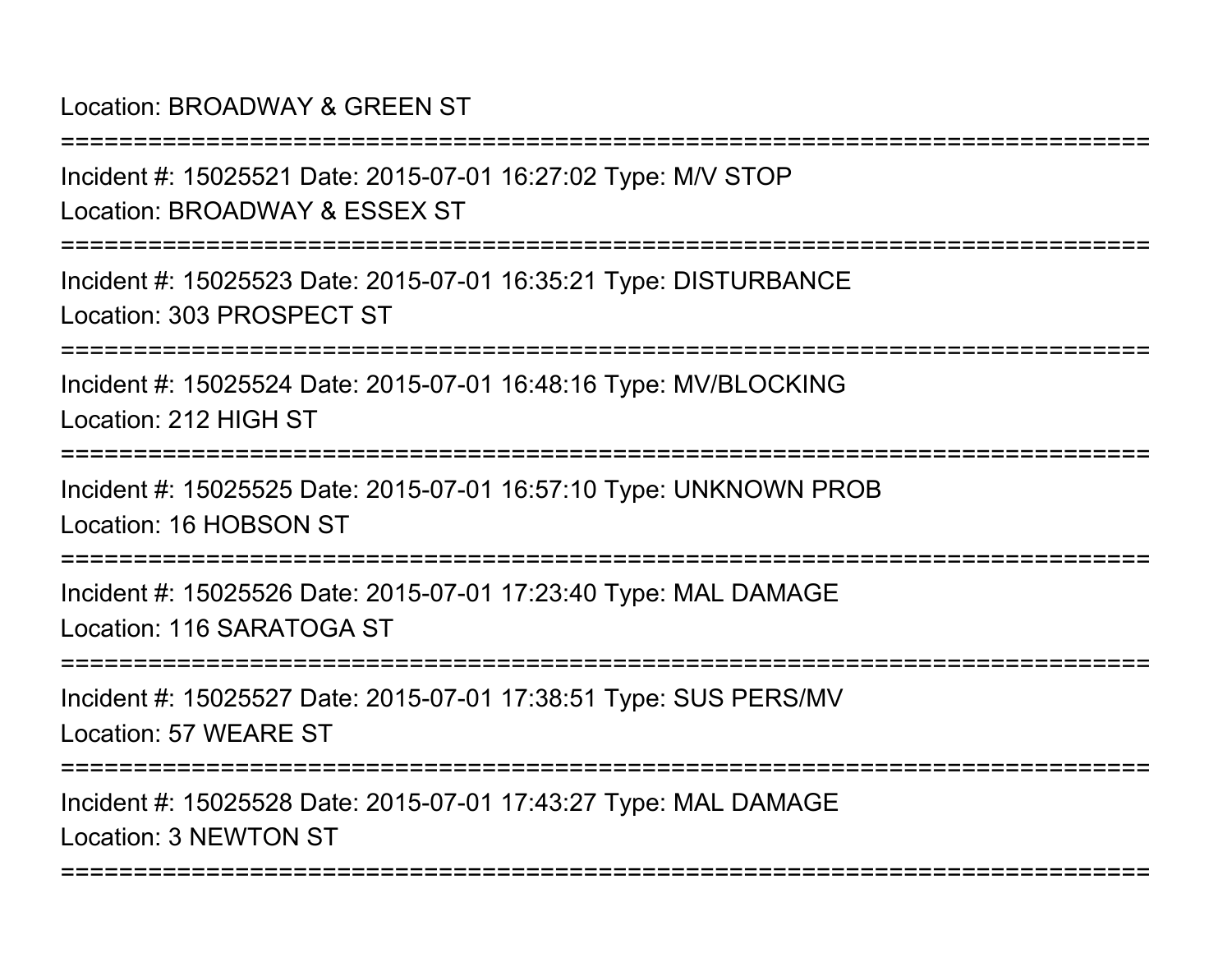## Location: COMMON ST & LAWRENCE ST

Incident #: 15025530 Date: 2015-07-01 18:06:40 Type: 209A/VIOLATIONLocation: 599 ANDOVER ST

===========================================================================

===========================================================================

Incident #: 15025531 Date: 2015-07-01 18:10:24 Type: SHOPLIFTINGLocation: 249 BROADWAY

===========================================================================

Incident #: 15025532 Date: 2015-07-01 18:16:56 Type: LOST PROPERTYLocation: 98 FARNHAM ST FL 2

===========================================================================

Incident #: 15025533 Date: 2015-07-01 18:27:06 Type: ALARM/BURGLocation: SOUTH LAWRENCE EAST SCHOOL / 165 CRAWFORD ST

===========================================================================

Incident #: 15025534 Date: 2015-07-01 18:30:54 Type: M/V STOPLocation: LOWELL ST & WARREN ST

===========================================================================

Incident #: 15025535 Date: 2015-07-01 18:59:39 Type: M/V STOPLocation: MONTGOMERY ST

===========================================================================

===========================================================================

Incident #: 15025536 Date: 2015-07-01 19:00:30 Type: ALARM/BURGLocation: SOUTH LAWRENCE EAST SCHOOL / 165 CRAWFORD ST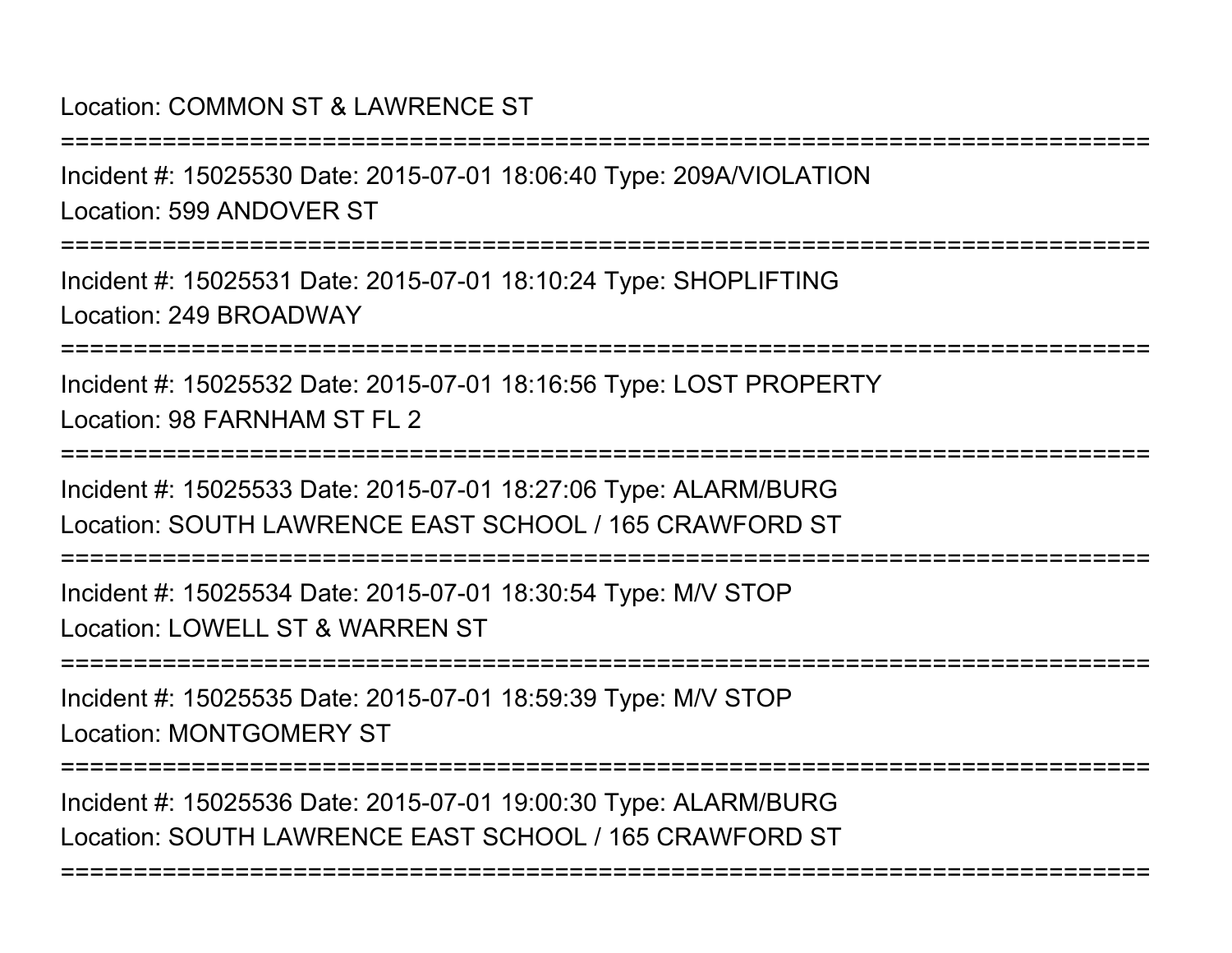## Location: HAVERHILL ST & JACKSON ST

===========================================================================Incident #: 15025538 Date: 2015-07-01 19:17:31 Type: M/V STOPLocation: ESSEX ST & FRANKLIN ST ===========================================================================Incident #: 15025539 Date: 2015-07-01 19:17:53 Type: TOW OF M/VLocation: ESSEX ST & LINDEN ST===========================================================================Incident #: 15025540 Date: 2015-07-01 19:24:31 Type: THREATSLocation: 32 CHANDLER ST ===========================================================================Incident #: 15025541 Date: 2015-07-01 19:36:39 Type: HIT & RUN M/VLocation: PRIMO'S LIQUORS / 450 HAVERHILL ST ===========================================================================Incident #: 15025542 Date: 2015-07-01 19:54:11 Type: FIRELocation: 340 HAVERHILL ST===========================================================================Incident #: 15025543 Date: 2015-07-01 20:08:50 Type: FIRE/MVLocation: 83 OXFORD ST===========================================================================Incident #: 15025544 Date: 2015-07-01 20:11:36 Type: M/V STOPLocation: S UNION ST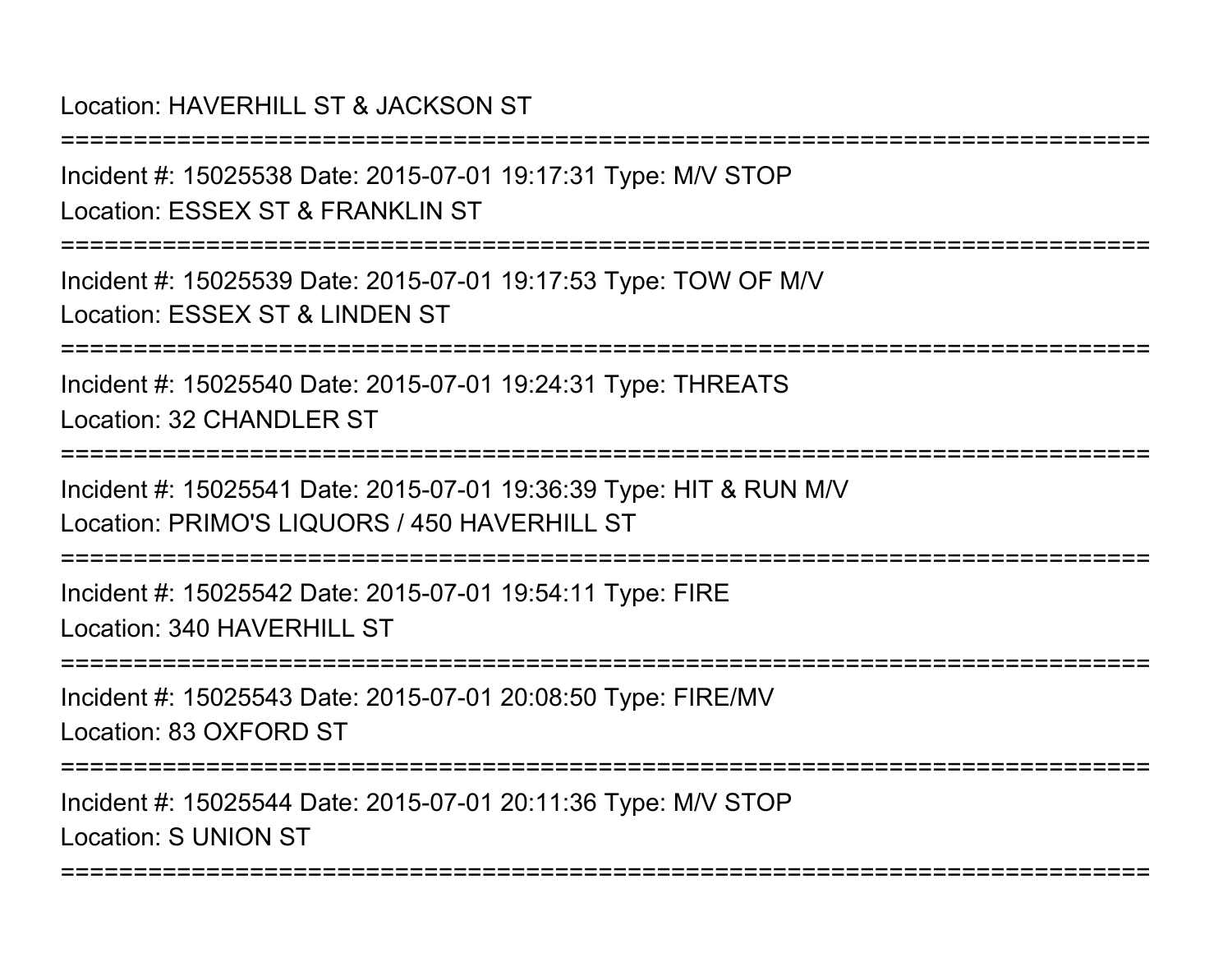### Location: CENTRAL BRIDGE / 0 MERRIMACK ST

===========================================================================Incident #: 15025546 Date: 2015-07-01 20:16:56 Type: HIT & RUN M/VLocation: 52 CONGRESS ST===========================================================================Incident #: 15025547 Date: 2015-07-01 20:49:58 Type: DOMESTIC/PROGLocation: 33 JUNIPER ST #3 FL REAR===========================================================================Incident #: 15025549 Date: 2015-07-01 21:00:28 Type: THREATSLocation: 80 BOWDOIN ST===========================================================================Incident #: 15025548 Date: 2015-07-01 21:05:48 Type: SUS PERS/MVLocation: 439 S UNION ST===========================================================================Incident #: 15025550 Date: 2015-07-01 21:13:33 Type: AUTO ACC/UNK PILocation: MERRIMACK ST & S UNION ST===========================================================================Incident #: 15025551 Date: 2015-07-01 21:14:19 Type: LARCENY/PASTLocation: 357 WATER ST FL 2===========================================================================

Incident #: 15025552 Date: 2015-07-01 21:26:55 Type: DISTURBANCELocation: 357 WATER ST FL 2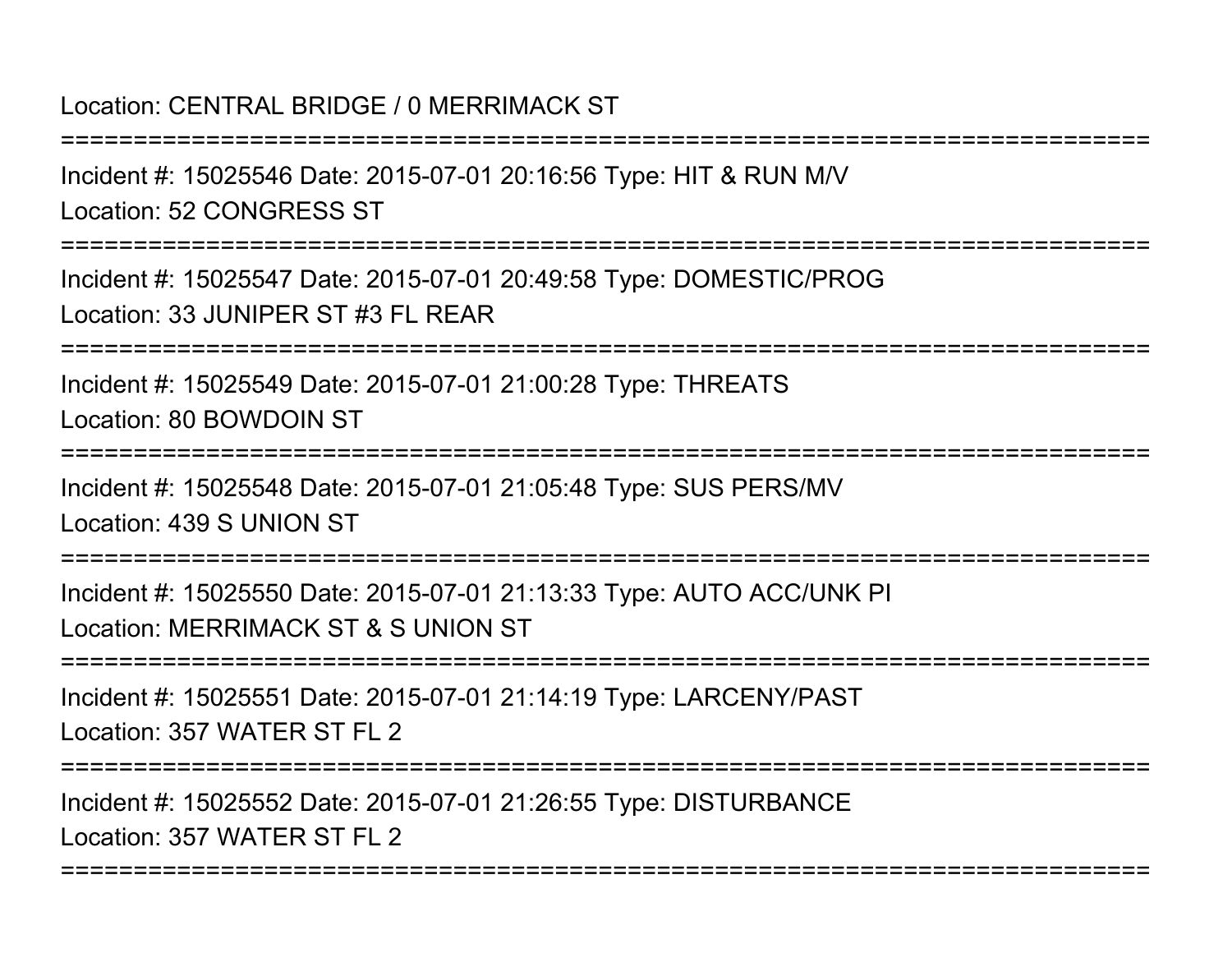## Location: MELVIN ST & OXFORD ST

Incident #: 15025554 Date: 2015-07-01 21:39:23 Type: AUTO ACC/NO PILocation: MERRIMACK ST & S UNION ST

===========================================================================

===========================================================================

Incident #: 15025555 Date: 2015-07-01 21:41:06 Type: NOISE ORDLocation: 27 DRACUT ST FL 2

===========================================================================

Incident #: 15025556 Date: 2015-07-01 21:43:09 Type: SUS PERS/MVLocation: 49 UNION ST

===========================================================================

Incident #: 15025557 Date: 2015-07-01 22:09:46 Type: M/V STOPLocation: 2 MUSEUM SQ

========================

Incident #: 15025559 Date: 2015-07-01 22:17:00 Type: LARCENY/PASTLocation: 1 EATON ST

===========================================================================

Incident #: 15025558 Date: 2015-07-01 22:22:14 Type: DOMESTIC/PROGLocation: 378 AMES ST FL 2

===========================================================================

===========================================================================

Incident #: 15025560 Date: 2015-07-01 22:36:52 Type: M/V STOPLocation: 103 WINTHROP AV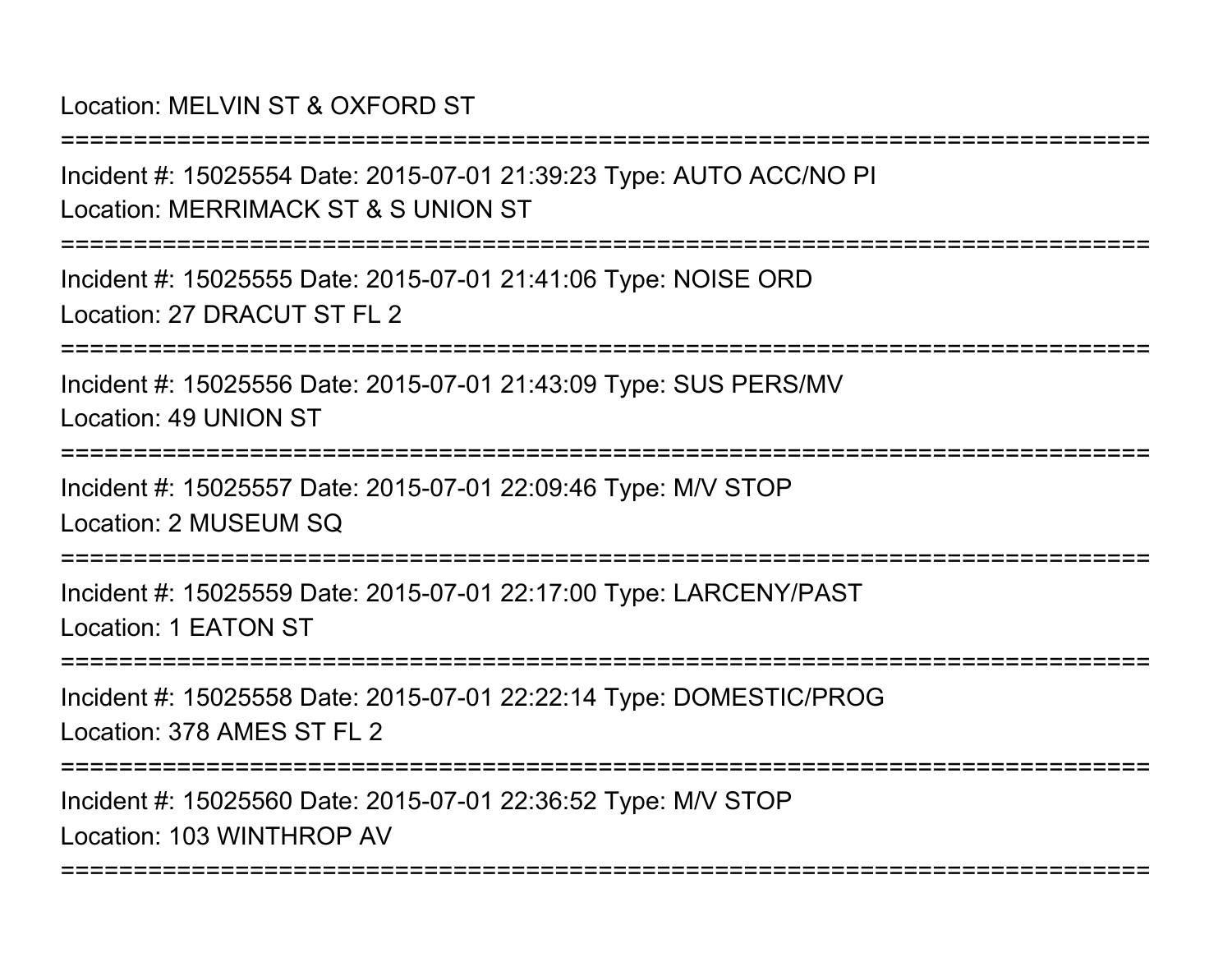Location: OPERATOR#575 / 95 BROOKFIELD ST

===========================================================================Incident #: 15025562 Date: 2015-07-01 23:00:33 Type: FIRE WORKSLocation: 16 FARNHAM ST===========================================================================Incident #: 15025563 Date: 2015-07-01 23:04:13 Type: ALARM/BURGLocation: FERNANDEZ BEAUTY SALON / 402 BROADWAY===========================================================================Incident #: 15025564 Date: 2015-07-01 23:10:25 Type: EXTRA SURVEILLocation: WOOD LN===========================================================================Incident #: 15025565 Date: 2015-07-01 23:13:42 Type: M/V STOPLocation: DUNKIN DONUTS / 581 ANDOVER ST===========================================================================Incident #: 15025566 Date: 2015-07-01 23:20:56 Type: M/V STOPLocation: 49 NEWBURY ST===========================================================================Incident #: 15025567 Date: 2015-07-01 23:28:09 Type: M/V STOPLocation: BUNKERHILL ST & MYRTLE ST===========================================================================Incident #: 15025568 Date: 2015-07-01 23:34:44 Type: THREATSLocation: 206 LAWRENCE ST